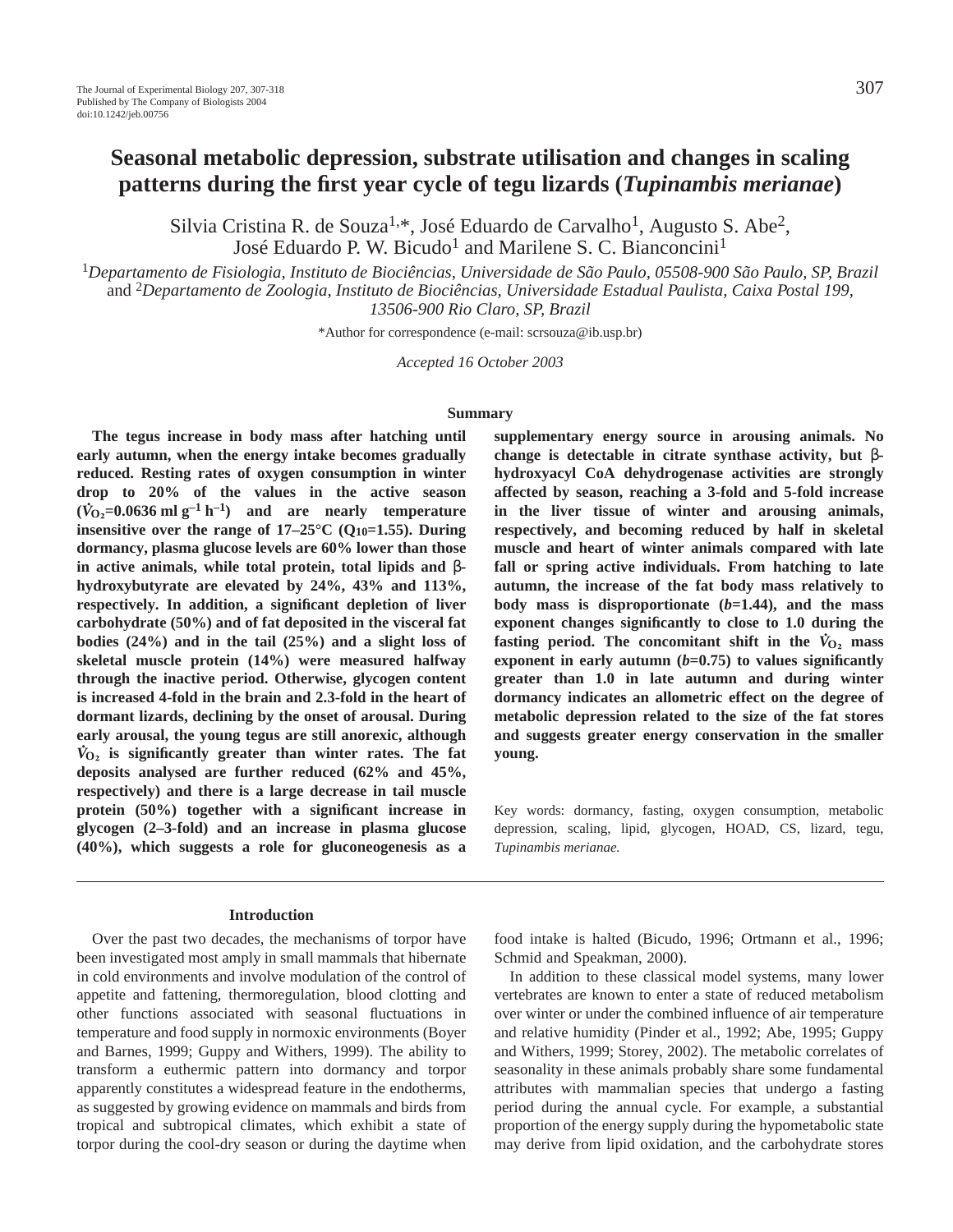apparently constitute a limited potential for sustaining energy expenditure at the whole body level, as opposed to the adjustments seen under anoxic conditions (Storey, 1996). Remarkably, unlike the situation in mammal and bird species, a large reduction in aerobic metabolism can be achieved in the lower vertebrates without the predominant effect on the energy requirements associated with endothermy and a high thermoregulatory capacity. The regulatory mechanisms involved in metabolic depression appear to be coupled to an endogenous, circannual rhythm superimposed on the circadian pattern of thermal behaviour and locomotor activity, as shown in terrestrial reptiles (Hismiller and Heldmaier, 1988; Foà et al., 1994). These aspects have been studied in detail in only a few species, and considerable research remains to be done in order to identify the general principles of regulation acting on these events.

Another largely unstudied aspect of seasonal fasting and hypometabolism concerns how these profound changes develop in newly born animals of small body mass and limited capacity to store substrates. Since much evidence suggests that metabolic depression is endogenous in nature, it is important to investigate how early this phenomenon manifests in the life cycle. Furthermore, the ontogenetic adjustment of the relationship between energy use and storage capacity as an essential part of the make up of seasonal dormancy also may be predicted. We have begun to address these questions by examining the occurrence of metabolic depression and associated changes in energy metabolism during the first year cycle of tegu lizards (*Tupinambis merianae*). The tegu is widely distributed throughout South America (Avila-Pires, 1995) and occurs in large numbers in southeastern Brazil. Winter at this latitude is synchronized with the dry season, when insects and other food sources become scarce. An innate rhythm is apparent soon after hatching and, in the adult stage, the reproductive activities are concentrated in the spring months, with foraging and energy intake becoming gradually reduced during summer until the lizards enter a state of continuous inactivity, spending 4–5 months underground at temperatures around 17°C in the autumn and winter months (Abe, 1995). Abe (1995) verified a marked reduction in oxygen consumption during winter to 20–30% of the resting values in lizards with a mean mass of 1270 kg, consumption rates becoming nearly temperature insensitive over the range of 17–25°C. Anorexia is also a marked feature of the annual cycle in tegu lizards and develops from late summer through early autumn irrespective of the high temperatures and wide food availability at this time of the year (H. R. Lopes and A. Abe, unpublished observation).

The present study is concerned with the questions of how fasting and the magnitude of metabolic depression in young tegus compare with these events in their adult counterparts and whether such changes are influenced by body mass in the growing lizards. We also focus on the absence of reproduction at this early stage of development, emphasising correlative shifts in the levels of metabolites, substrate stores and enzymes over the first year cycle. The results support the notion of an endogenous rhythm acting *via* appetite control and energy metabolism in the tegu and suggest a shift in the balance between energy expenditure and body mass during the hypometabolic state, related to fat storage capacity and increased energy conservation in the smaller progeny.

# **Materials and methods**

# *Animal supply and maintenance*

Young tegu lizards (*Tupinambis merianae* Duméril and Bribon) were obtained from a population reared outdoors in large pens in Rio Claro, southeastern Brazil. About two months after eclosion in the summer, the animals were moved to the laboratory and used in the experiments during their first annual cycle. The lizards were kept indoors in 120 litre cages equipped with incandescent lights set on an 8 h:16 h L:D photo- and thermal-period, in addition to the sunlight diffusing from outside. The lizards could freely alternate between warming and cooling their bodies by climbing onto a small platform or hiding in a wooden shelter among the sheets of paper covering the box floor. The animals were separated into small groups according to size to minimise fighting and competition for food and were fed every two days on raw meat, egg and fruits, enriched with minerals, having continuous access to drinking water.

A noticeable change in daily activity was seen in the early autumn, when the time spent on thermoregulation became progressively shorter and food intake gradually reduced until the lizards became continuously inactive inside the shelter. The animals were kept in the shade throughout the winter months, being routinely inspected and weighed every 15 days with minimal disturbance. By early spring, they expelled a dried pellet of uric acid and began moving outside the shelter, promptly reacting when mechanically stimulated. These changes were taken as an indication of arousal, and the animals were then returned to the previous photo- and thermal-period, with free access to drinking water. During the first days of arousal they were still anorexic, and a gradual increase in the time spent on thermoregulation and food intake took place over the following weeks.

Minimum and maximum air temperatures were recorded daily using a thermometer placed in the shelter area. The mean ranges for each seasonal period were: early autumn, 21–26°C; late autumn, 18–23°C; winter, 15–20°C; early spring, 20–26°C; late spring, 23–30°C.

# *Oxygen consumption measurements*

 $\alpha$  externs consumption *rates (* $\dot{V}_{Q_2}$ *)* were measured during the annual cycle on groups of tegus as follows: 'autumn activity', subdivided into early and late autumn to include lizards exhibiting behaviour characteristic of the onset of dormancy; 'winter dormancy', including fasting and totally inactive lizards over 50–60 winter days; 'arousal' for lizards emerging from dormancy (90–100 days from the first winter day), subdivided into rehydrated, unfed animals (48-96 h after arousal) and fed animals  $(\sim 1$  week after arousal); 'spring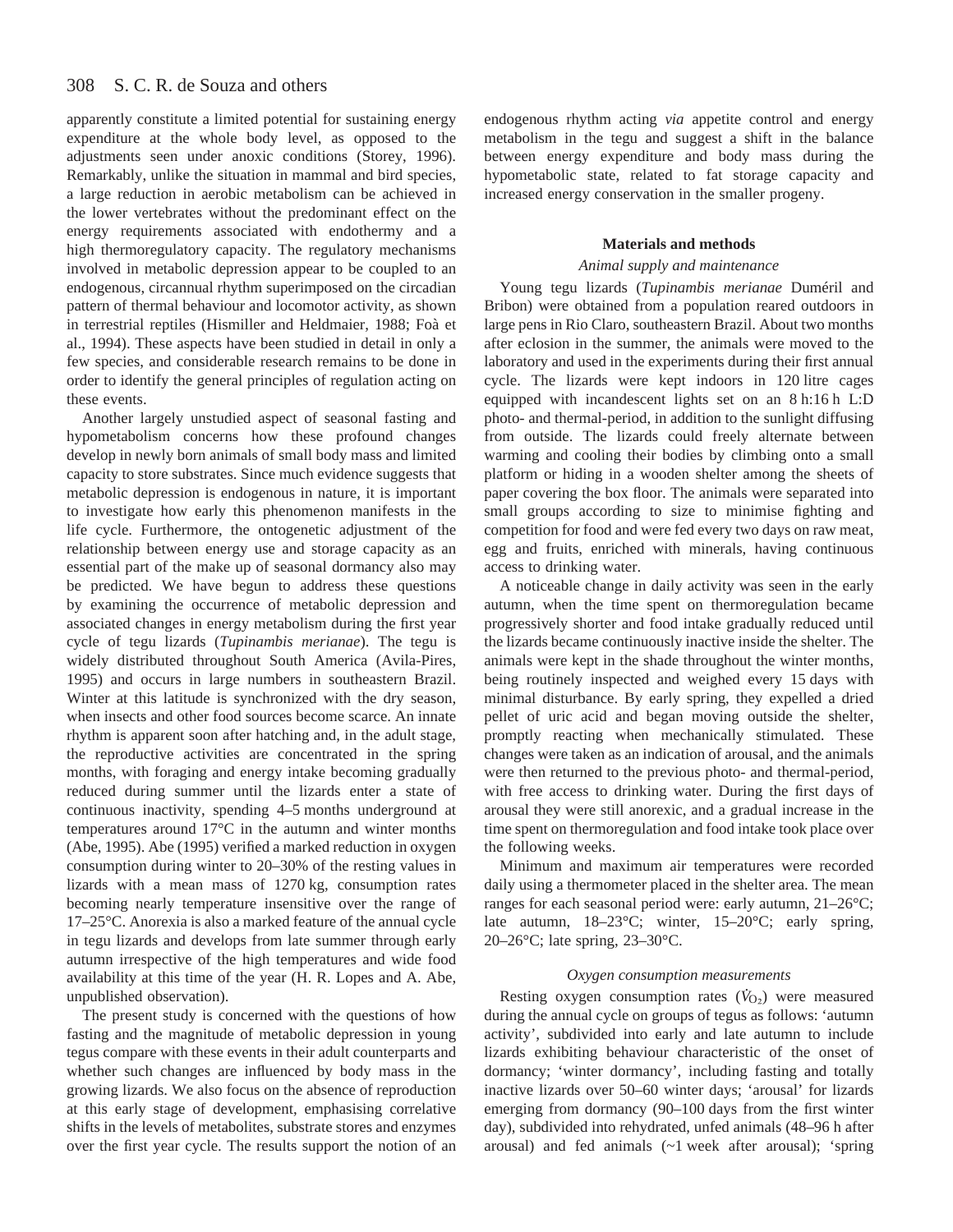activity', including fully active lizards 30-40 days after arousal.

The metabolic chamber consisted of a well-sealed acrylic box, having an inlet and an outlet fixed to the top of the lid. The lizards were transferred into individual metabolic chambers by mid-afternoon and kept in the shade for at least two hours prior to experiments, during which time room air could diffuse freely through an aperture. The chamber lids were then screwed shut, providing an effective gas-tight seal, and  $\dot{V}_{O_2}$  was measured. The initial and final fractional  $O_2$ concentrations were obtained by taking two samples, each of 10 ml, with a gas-tight syringe, the first after closing the chamber and the second after 60 min, in two consecutive series of measurements. Prior to sampling, the air inside the chamber was gently mixed. The sample was carefully injected into an oxygen analyzer (S-3; Applied Eletrochemistry, Pittsburgh, PA, USA), drawn through silica gel and ascarite and subsequently into the oxygen sensor *via* a pump at low speed. Reproducibility of the procedure was verified by the repeated injection of samples of gas mixtures containing known  $O<sub>2</sub>$ concentrations: the error was always less than 1%. Oxygen concentrations below 19% were avoided during the . experiments.  $\dot{V}_{O_2}$  was calculated according to the equation developed by Hill (1972) and expressed as ml O<sub>2</sub> h<sup>-1</sup> g<sup>-1</sup> at standard temperature and pressure.

Measurements were performed from 19.30 h to 23.30 h. Previous experiments revealed two  $V_{\text{O}_2}$  peaks during the daily cycle of the tegu, one in the late morning and the other in the . early afternoon, followed by a progressive drop in  $\dot{V}_{O_2}$  to the minimum values at 02.00–04.00 h. In one experimental series, resting rates were measured in six different groups of animals at  $25\pm1^{\circ}$ C, except during dormancy when  $17\pm1^{\circ}$ C was used. Both temperatures are representative of the mean variation encountered by the tegu within its underground shelter (Abe, 1995). The lizards were then killed to obtain blood and tissue samples for each specific seasonal period, as detailed below. In the other experimental series, resting  $\dot{V}_{O_2}$  was measured on the same group of animals at 25°C and 17°C throughout the year to verify seasonal changes in the temperature effect, as calculated from the  $Q_{10}$  ratio. In all cases, body temperature was assumed to be in equilibrium with the air inside the chamber after the acclimation period.

# *Blood and tissue sampling*

For blood and tissue analysis, one group of animals was killed in the morning after  $\dot{V}_{\text{O}_2}$  was measured, and named according to the seasonal period as above. In these experiments, 'autumn activity' refers to late autumn, and 'arousal' to rehydrated, unfed animals. The animals were decapitated and blood samples were taken directly into preheparinised tubes  $(0.2 \text{ mg}$  heparin per ml blood). A  $0.1 \text{ ml}$ sample was vigorously mixed with  $0.2$  ml of  $0.6$  mol  $l^{-1}$ perchloric acid (v/v), centrifuged at 6000  $g$  and 4<sup>o</sup>C for 10 min, and stored at 10°C for lactate assay. The remaining volume was centrifuged to obtain plasma samples, then frozen in liquid nitrogen and stored at –80°C until analysis. The whole brain,

liver, heart ventricle, white portion of the iliofibularis muscle, and a sample of the longitudinal tail muscle were quickly dissected and immediately frozen in liquid nitrogen and stored at –80°C for metabolite and enzyme assays. Finally, the two abdominal fat bodies were removed and weighed, and a sample of the whole tail was removed from the proximal third to assess cyclic changes in fat content. All tissue samples were stored at –80°C until analysis.

# *Analysis of blood and tissue metabolites*

Blood osmolality was measured in  $10 \mu l$  plasma samples using a vapour pressure Osmometer (5500; Wescor, Logan, UT, USA). Total protein was assayed in blood samples according to Lowry et al. (1951), using bovine serum albumin as a standard. Total lipids and β-hydroxybutyrate were measured in plasma samples using diagnostic kits purchased from LabTest (Belo Horizonte, MG, Brazil) and Sigma (St Louis, MO, USA), respectively. The first method is based on the sulpho-phosphovaniline colorimetric reaction, and the second follows the enzymatic oxidation of β-hydroxybutyrate to acetoacetate. Dglucose and L-lactate concentrations were assayed in deproteinised samples according to standard enzymatic procedures (Bergmeyer, 1984); NAD<sup>+</sup> and NADP<sup>+</sup> reactions were monitored at 340 nm using a spectrophotometer (DU-70; Beckman, Fullerton, CA, USA) at 25°C. Values are expressed as mmol  $l^{-1}$ .

Total tissue water and protein were measured in duplicate samples of skeletal (tail) muscle. Water content was estimated by the accompanying mass loss in each tissue sample at 80°C until constant mass. For total protein analysis, tissue samples were homogenised in four volumes ( $v/w$ ) of 0.6 mol  $l^{-1}$  PCA. The homogenate was centrifuged for  $5$  min at  $10\,000\,g$  and the pellet redissolved in  $0.6$  mmol  $l^{-1}$  PCA, the procedure being repeated twice. The precipitate was solubilised in 2.5% KOH and protein content was measured (Lowry et al., 1951).

Glycogen content was assayed in liver, skeletal (tail) muscle, heart and brain. Frozen samples were homogenized in ice-cold  $0.6$  mol  $l<sup>-1</sup>$  PCA, and two aliquot samples were taken. One was incubated with amyloglucosidase at 40°C for glycogen hydrolysis and D-glucose analysis, and the other was used to estimate background glucose. The assays were conducted following standard enzymatic procedures (Bergmeyer, 1984), and glycogen standards were used to control hydrolysis efficacy.

Total lipid content in liver, skeletal (tail) muscle and whole tail samples was measured in freshly thawed samples as described by Folk et al. (1957). Fresh masses of the abdominal fat bodies were taken as an estimate of the amount of fat in this deposit at different times during the annual cycle.

### *Enzyme assays*

The activities of citrate synthase (CS), an indicator of tissue total aerobic capacity, and of β-hydroxyacyl CoA dehydrogenase (HOAD), an indicator of the capacity for fatty acid utilisation, were measured in skeletal muscle (iliofibularis, white portion), heart ventricle, liver and brain tissue. Freshly thawed samples were homogenised at approximately 4°C in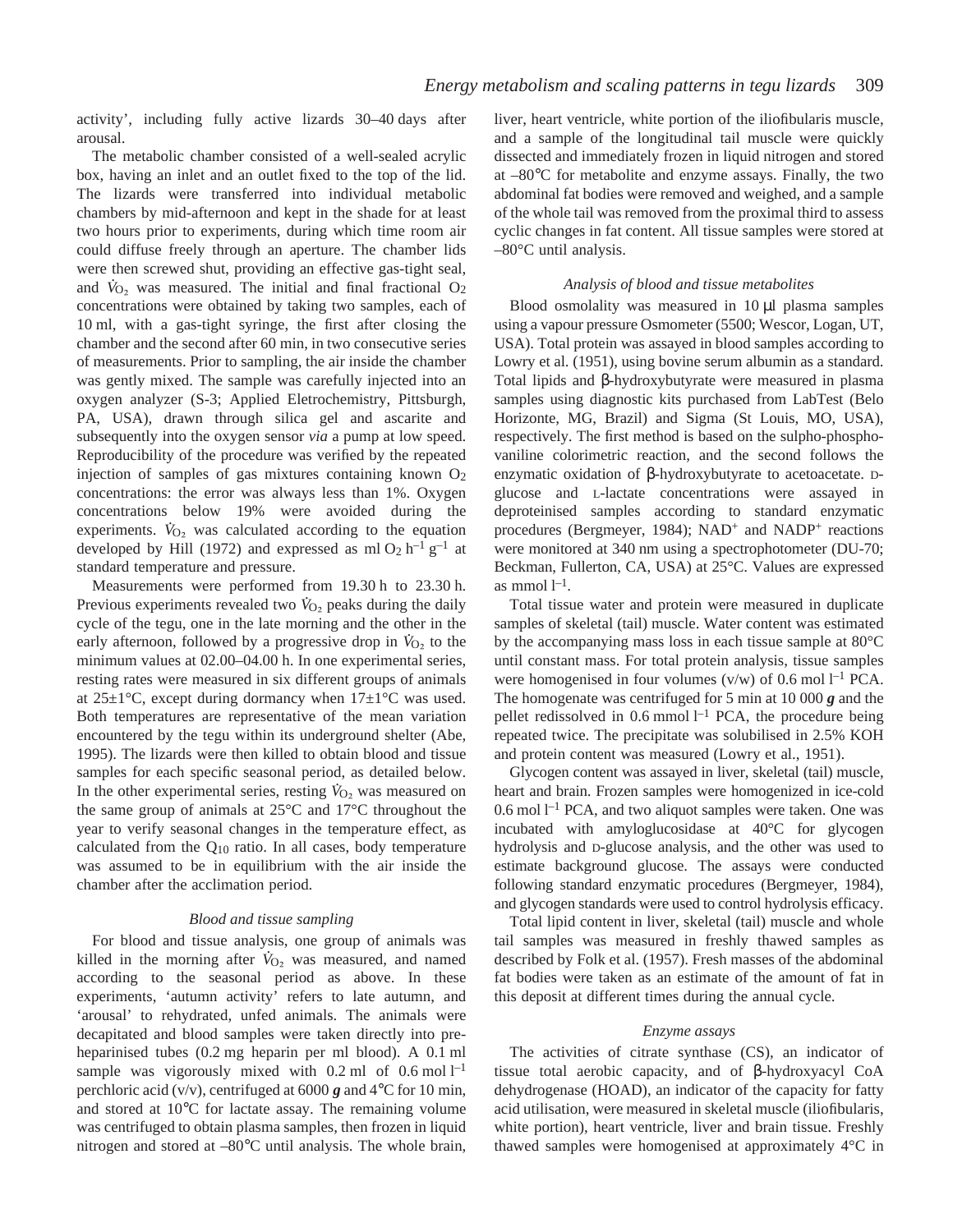nine volumes of buffer (w/v) with a teflon–glass homogenizer, using the following composition:  $20$  mmol  $l^{-1}$  imidazol-HCl, pH 7.4, 2 mmol  $l^{-1}$  EDTA, 0.1% Triton X-100. Homogenates assigned to the CS assay were consecutively frozen at –80°C and thawed at 4°C three times for complete membrane disruption before centrifugation. All homogenates were centrifuged at  $17000g$  and  $4^{\circ}$ C for 10 min, and the supernatant fractions kept ice-cold until assay.

Enzyme activities were measured spectrophotometrically (Beckman DU-70) at 25°C, by following the nicotinamide adenosine dinucleotide (NADH) and 5,5′-dithiobis 2 nitrobenzoic acid (DTNB) reactions at 340 nm and 412 nm, respectively, under saturating, non-inhibitory substrate conditions. Buffers and enzyme assays followed the standard approaches given in Bergmeyer (1984), and preliminary experiments were performed to check for control reaction rates (reactions omitting substrate) and to establish the optimal substrate and cofactor concentrations for the final procedure. Each tissue sample was assayed in duplicate, and enzyme activities were described as units per mg of tissue wet mass. Soluble protein concentration was measured in all tissue fractions using bovine serum albumin standards (Lowry et al., 1951), and enzyme activities were calculated per soluble protein mass to verify any biased tendency due to a change in tissue water content and/or to unspecific effects on the soluble protein content. Assay conditions were as follows. CS: 50 mmol  $l^{-1}$  Tris-HCl (pH 8.0), 0.3 mmol  $l^{-1}$  acetyl CoA, 0.1 mmol  $l^{-1}$  DTNB, 0.5 mmol  $l^{-1}$  oxaloacetate; HOAD: 50 mmol  $l^{-1}$  Tris-HCl (pH 7.0), 0.15 mmol  $l^{-1}$  NADH, 0.1 mmol  $l^{-1}$  acetoacetyl CoA.

# *Statistical analysis*

A one-way analysis of variance (ANOVA) or the Kruskal–Wallis ANOVA on ranks procedure was used to test for differences between groups over the annual activity cycle. Means were then compared by the Student–Newman–Keuls or Dunn's tests for multiple comparisons, where appropriate. The . correlations between  $\dot{V}_{\text{O}_2}$ , fat body mass or  $Q_{10}$  values

and body mass were assessed using a least-squares linear regression method on log-transformed data, and the contribution of body mass in predicting the dependent variable was evaluated by the *F*-test. The analyses were based on Zar (1999) and performed using SigmaStat statistical software (Jandel Co.). The probability of error in the test results was generally assumed to be significant at *P*≤0.05.

# **Results**

# *Changes in oxygen consumption rates (* $\dot{V}_{O_2}$ *)*

The resting, mass-specific  $V_{O_2}$  decreased by a mean of 50% from early to late autumn in newly hatched lizards. In winter, *V* <sup>O</sup>∑ stabilised at values 75–85% lower than those recorded in early autumn, with a concomitant decrease in body (experimental) temperature from  $25^{\circ}$ C to  $17^{\circ}$ C (Table 1). The neonates became continuously inactive and did not eat or drink over at least 90 days during winter. At the onset of arousal, they drank water abundantly but remained anorexic, while  $\dot{V}_{O_2}$ and the overall activity increased to the levels seen in late autumn. Food intake began within  $\sim$  1 week, leading to a further increase in  $\dot{V}_{O_2}$  to values only 25% lower than those seen in early autumn, a non-significant difference. Thereafter, the lizards resumed intense activity, and  $\dot{V}_{O_2}$  values measured 30–40 days after arousal were similar to those of early autumn, a state that continued during the first half of summer.

Body mass did not differ significantly among the experimental groups above  $(P=0.333)$ . The scaling effect on Experimental groups above  $(1 - 0.333)$ . The scaling effect on seasonal fluctuations in  $V_{O_2}$  and on the degree of metabolic depression was then analysed in lizards whose body mass ranged from 37 g to 257 g. The relationship between body mass  $(M_b)$  and  $V_{O_2}$  changed with season during the first year cycle of the tegu (Table 1). In early autumn,  $\dot{V}_{O_2}$  correlates with  $M<sub>b</sub>$ <sup>0.75</sup>, small animals having higher mass-specific metabolic rates than their larger counterparts. Mass exponents for the reduced metabolic rates were >1.0 during late autumn and winter dormancy and close to 1.0 during unfed arousal, implying the lack of increase in mass-specific metabolism with

Table 1. *Resting rates of mass-specific oxygen consumption* ( $\dot{V}_{O_2}$ ) and the scaling relationship with body mass in tegu lizards *during the first annual cycle*

| Seasonal activity state | $\dot{V}_{\text{O}_2}$ (ml O <sub>2</sub> h <sup>-1</sup> g <sup>-1</sup> ) | Body mass $(g)$ | a                | h               | $r^2$ |
|-------------------------|-----------------------------------------------------------------------------|-----------------|------------------|-----------------|-------|
| Autumn activity         |                                                                             |                 |                  |                 |       |
| Early                   | $0.0627 \pm 0.0057$ <sup>b-e</sup>                                          | $92.6 + 14.9$   | $-0.75+0.37$     | $0.75+0.19$     | 0.60  |
| Late                    | $0.0309 \pm 0.0033$ <sub>a,c-e,f</sub>                                      | $111.1 + 18.7$  | $-2.09+0.47$     | $1.27 + 0.24$   | 0.74  |
| Winter dormancy         | $0.0119 \pm 0.0013^{a,b,d-f}$                                               | $104.4 + 12.1$  | $-2.18+0.68$     | $1.12 + 0.34$   | 0.52  |
| Arousal                 |                                                                             |                 |                  |                 |       |
| Unfed                   | $0.0273 \pm 0.0023^{\text{a-c,e,f}}$                                        | $94.1 \pm 9.1$  | $-1.50\pm0.72$   | $0.94 + 0.37$   | 0.40  |
| Fed                     | $0.0477 \pm 0.0042$ <sup>a-d,f</sup>                                        | $113.7 \pm 8.4$ | $-2.81 \pm 0.60$ | $1.72 \pm 0.29$ | 0.77  |
| Spring activity         | $0.0636 \pm 0.0045$ <sup>b-e</sup>                                          | $129.6 + 14.8$  | $-1.13+0.429$    | $0.96 + 0.20$   | 0.70  |

Values are the mean ± 1 S.E.M. from 10–12 different animals measured at 25°C, except in winter dormancy when 17°C was used. Linear regressions were performed on log-transformed  $V_{\text{O}_2}$  (ml  $\text{O}_2$  h<sup>-1</sup>) and body mass (g) as described by log<sub>10</sub>  $V_{\text{O}_2}=a+b \log_{10} M_b$ , where a is the intercept  $\pm$  s.e.m., *b* is the slope  $\pm$  s.e.m. and  $M_b$  is body mass; <sup>a</sup> indicates significant differences from early autumn, <sup>b</sup> from late autumn, <sup>c</sup> from winter dormancy, <sup>d</sup> from unfed arousal, <sup>e</sup> from fed arousal, <sup>f</sup> from spring activity (*P<*0.05).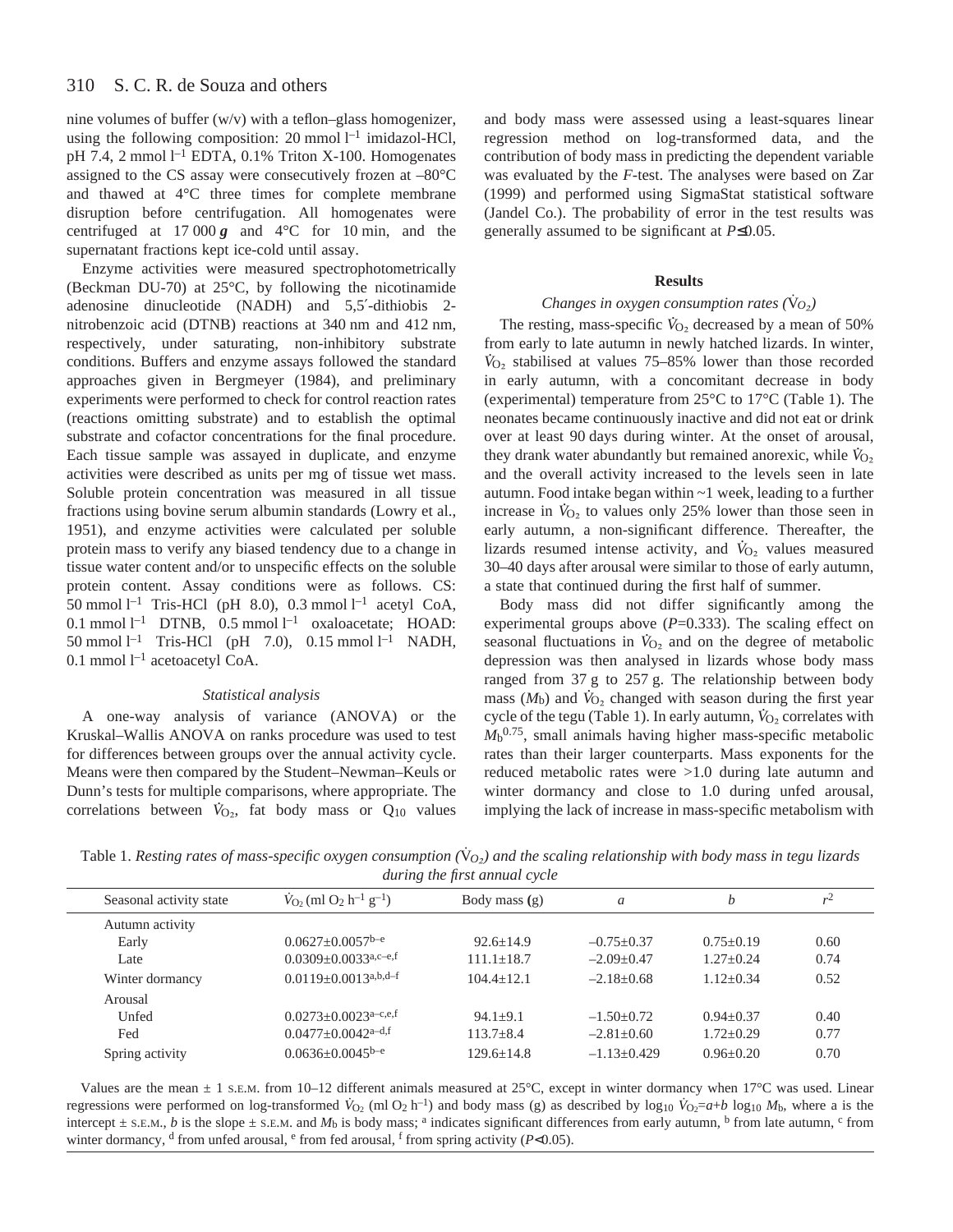decreasing mass during the hypometabolic state. According to the equations, a 3-fold increase in body mass leads to a 4-fold . increase in  $\dot{V}_{O_2}$  in late autumn and a 3.4-fold increase during winter dormancy. In both cases, the slopes are significantly different from that obtained for early autumn individuals (*P*<0.001), and the degree of metabolic depression in late autumn would be 30% *versus* 61% for lizards weighing 180·g and 60 g, respectively; later in winter, metabolic depression would reach 73% and 83% for the same body mass values. Thus, size-related differences may influence either the magnitude of  $V_{O_2}$  decrease and/or the time of entry into dormancy. At the onset of arousal, the  $\dot{V}_{\text{O}_2}$  is somewhat enhanced in aphagic animals although the percentage of depression is still high, irrespective of body mass. The slope at this step is *b*=0.94 and is significantly different from that for winter dormancy (*P<*0.01). When feeding reinitiates, the exponent shifts remarkably to  $b=1.72$  and, assuming a 3-fold increase in body mass,  $V_{\text{O}_2}$  would increase almost 7-fold. The calculated percentage of  $\dot{V}_{O_2}$  depression would still be 53% in the smaller individuals as opposed to <10% in larger lizards, indicating that the larger the individual, apparently less time is necessary to accomplish the transition from dormancy to full activity. Later in spring, the slope for resting  $\dot{V}_{O_2}$  is *b*=0.96 and within one month of arousal metabolic rates are similar, irrespective of body mass. Body mass accounted for more than 50% of  $\dot{V}_{O_2}$  variability in most groups, with inter-individual variation being predominant in unfed, arousing animals. After . correcting  $V_{\text{O}_2}$  for body mass, the slope of the relationship between  $V_{\text{O}_2}$  and body mass was significantly different from 0 only in fed individuals during arousal (*b*=0.722; *P*=0.035). In the other groups, variability was large, perhaps preventing a statistically significant correlation.

The  $\dot{V}_{\text{O}_2}$  rates measured at 25 $\degree$ C and 17 $\degree$ C in the single group used for Q10 analysis showed a pattern similar to the above. Entry into dormancy occurred earlier that year and, although typical early autumn data were not available, aerobic metabolism at 25°C stabilised at values 77% lower during dormancy compared with rest in spring. A significant decrease was seen at 17°C, the magnitude being less along this lower temperature line (55%). There was no statistical difference . between  $\dot{V}_{O_2}$  values at these two temperatures during late autumn or winter dormancy, and the calculated  $Q_{10}$  is  $\sim$  1.5 for these two groups (Table 2). During early arousal, there was a  $\frac{1}{2}$ . significant difference between the  $\dot{V}_{\text{O}_2}$  values measured at 25 $^{\circ}$ C and  $17^{\circ}$ C, causing an increase in  $Q_{10}$  values prior to food intake, which then further increased to almost 3.0 after feeding was reinitiated, increasing above this value in active spring individuals. Statistical analysis failed to show any significant correlation between body size and the  $Q_{10}$  effect in most groups in this experimental series, possibly due to the reduced sample size (*N*=6). An exception, however, was the spring activity group, in which a strong correlation was found  $(r^2=0.90; P<0.004)$ . The extremely high mass exponent ( $b$ =9.35) suggests a much greater temperature sensitivity of  $\dot{V}_{O_2}$ between 17°C and 25°C in larger individuals at this period of the first annual cycle.

Table 2. *Q10 values (mean ± S.E.M.) for the seasonal change in resting rates of oxygen consumption at 25°C and 17°C in young tegu lizards*

| Seasonal activity state | $Q_{10}$         | Body mass $(g)$  |
|-------------------------|------------------|------------------|
| Autumn activity         | $1.50 \pm 0.066$ | $99.27 + 16.6$   |
| Winter dormancy         | $1.55+0.053$     | $90.86 + 18.1$   |
| Arousal                 |                  |                  |
| Unfed                   | $1.77 \pm 0.073$ | $86.49 \pm 16.9$ |
| Fed                     | $2.94 \pm 0.012$ | $97.26 + 23.7$   |
| Spring activity         | $3.54 + 0.178$   | $178.03 + 43.1$  |

Measurements were made on six animals individually followed during their first annual cycle. Autumn activity corresponds to late autumn in Table 1.

# *Changes in body mass and composition*

The tegus weighed  $\sim$ 15 g upon hatching and, in the laboratory, their mass increased by 5–7-fold during the 4–5 months up to mid-autumn. Thereafter, feeding and other activities became gradually reduced, and mass loss during dormancy reached 15% of the maximum mass in late autumn, as calculated on an individual basis for six animals (Table 2). More than half of this loss (62%) was quickly offset after water intake during the first days of arousal, suggesting that mass change is partially due to evaporative water loss, besides the use of other body stores. Body mass increased at progressively higher rates after feeding was reinitiated and increased more than 10-fold in the young lizards by the end of the first year cycle.

During dormancy, plasma protein concentration increased concomitantly with a peak in osmolality, which also increased slightly in the late autumn and arousal groups compared with active spring animals (Table 3). There was a significant drop in the water content of skeletal (tail) muscle during dormancy, suggesting some loss of fluid from tissue compartments. Other changes during dormancy included a pronounced drop in circulating glucose to 40% and an increase in the levels of total protein (24%), lipids (43%) and β-hydroxybutyrate (113%) in relation to spring activity values (Table 3). Particularly interesting is the almost completely restored glucose levels in arousing animals before food intake. Blood lactate did not change significantly, an indication that there is no substantial alteration in the rates of anaerobic glycolysis associated with metabolic depression in the tegu.

At the tissue level, there was no significant change in the soluble protein content of tissues examined. Total protein in tail muscle, however, was 14% less by mid-winter and the cumulative loss was almost 50% in the tail muscle of arousing animals compared with the values found in late autumn (Table 4). The uric acid pellet expelled on arousal is another strong indication of protein mobilisation during the prolonged fast, possibly intensified by the onset of arousal. Tail muscle glycogen content was reduced to half by mid-winter and increased almost 3-fold in unfed aroused individuals, suggesting the use of amino acids resulting from protein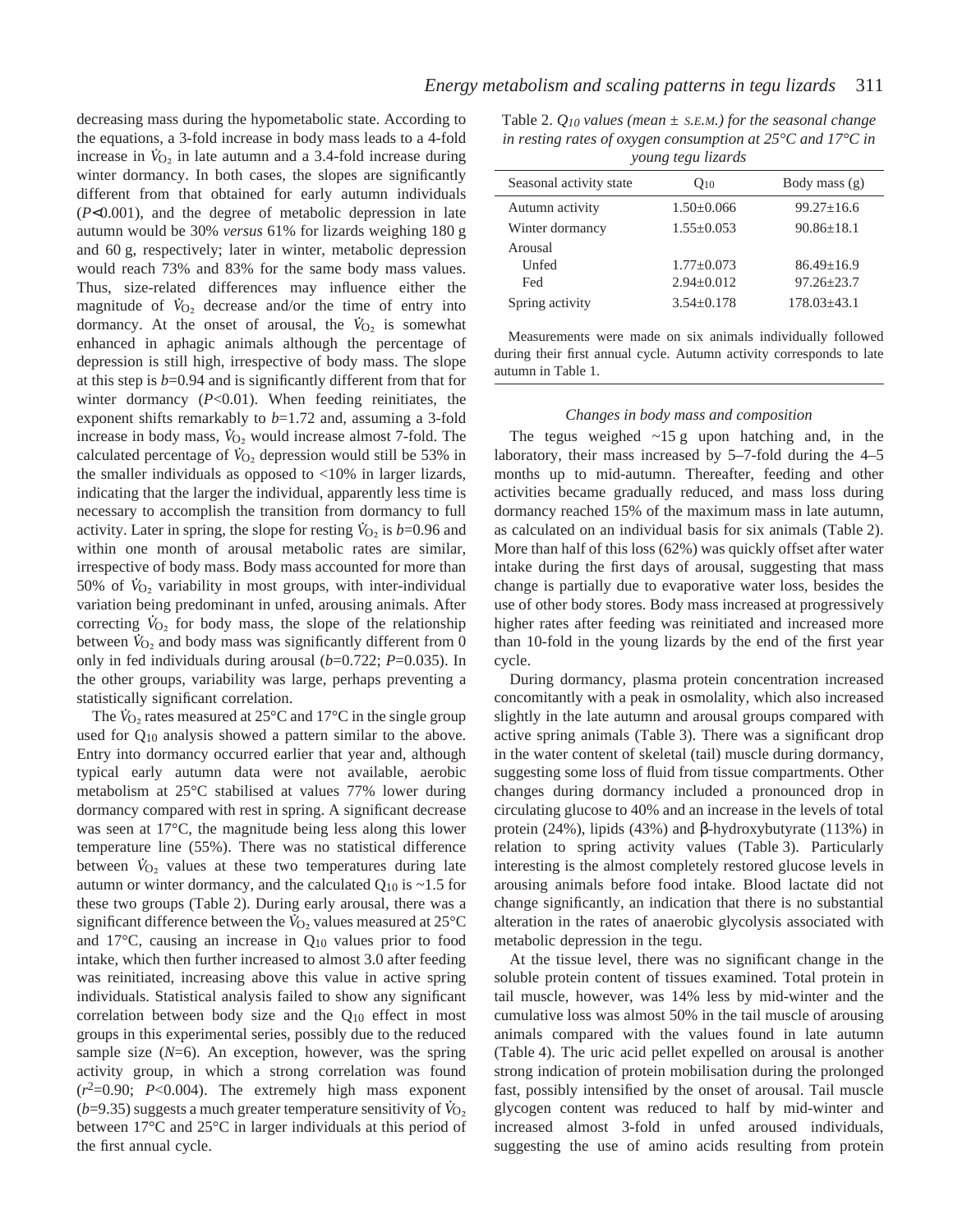| Seasonal activity state | Glucose<br>$\pmod{l^{-1}}$ | Lactate<br>$\pmod{l^{-1}}$ | Total lipids<br>$(mg \text{ ml}^{-1})$ | β-Hydroxybutyrate<br>$\pmod{l^{-1}}$                                                                                                  | Protein<br>$(mg \text{ ml}^{-1})$ | Urea<br>$(mg l^{-1})$ | Osmolality<br>$(Osm g^{-1} H_2 O)$ |
|-------------------------|----------------------------|----------------------------|----------------------------------------|---------------------------------------------------------------------------------------------------------------------------------------|-----------------------------------|-----------------------|------------------------------------|
| Autumn activity         |                            |                            | $5.22 \pm 0.63$                        |                                                                                                                                       | $47.4 + 2.0$                      | $20.4 + 4.2$          | $307.1 + 5.3b$                     |
| Winter dormancy         | $3.08 \pm 0.15^b$          | $1.13+0.16$                | $5.67 \pm 0.36^b$                      | $2.85 \pm 0.33^b$                                                                                                                     | $53.3 + 2.2^b$                    | $20.4 \pm 5.2$        | $323.1+1.5^{a,b}$                  |
| Arousal                 | $5.87 \pm 0.65$            | $0.67 \pm 0.11$            | $3.02 \pm 0.26^a$                      |                                                                                                                                       | $40.2 \pm 2.0$                    | $21.1 + 4.8$          | $315.4 \pm 6.2$ <sup>a,b</sup>     |
| Spring activity         | $7.61 + 0.97$              | $0.90+0.14$                | $3.97+0.40$                            | $1.34 + 0.21$                                                                                                                         | $43.1 + 1.5$                      | $35.5 + 6.1$          | $293.7+2.3$                        |
|                         |                            |                            |                                        | Autumn activity' corresponds to late autumn, and 'arousal' corresponds to rehydrated, unfed animals in Table 1. Values are the mean + |                                   |                       |                                    |

Table 3. *Seasonal changes in blood plasma parameters during the first annual cycle of tegu lizards*

'Autumn activity' corresponds to late autumn, and 'arousal' corresponds to rehydrated, unfed animals in Table 1. Values are the mean  $\pm$ S.E.M. from six animals; a indicates significant differences from autumn activity, b from spring activity (*P*<0.05).

catabolism as the carbon source for carbohydrate synthesis before feeding is reinitiated. Liver glycogen is higher in late autumn, reaching  $474 \mu$ moles (77 mg) of glycosyl units in a 100 g lizard, and reduces by 63% in mid-winter, while glucose levels remain constant (Table 4). The liver also regained its potential to accumulate glycogen in arousing animals, concomitant with a significant drop in its glucose content. A distinct trend was seen in the brain tissue, where glycogen is consistently higher in late fall, winter dormancy and arousal groups compared with spring activity, reaching a difference of almost 5-fold in the hypometabolic state. Similarly, heart glycogen is increased by 2-fold during winter dormancy compared with levels in late fall and spring activity, suggesting that these tissues may have the ability to preserve an endogenous source of glucose during the prolonged fasting. Together, these results support the idea that carbohydrate metabolism may be enhanced before food intake at the end of the prolonged fasting.

Before entry into dormancy, the young lizards deposited an average of 2.7% of their body mass as fat in the abdominal fat bodies. The size of this deposit gradually decreased during dormancy, by 24% after 50–60 days of winter and by 62% on arousal in early spring; the fat deposits were virtually depleted in active spring animals 30-40 days after arousal. The liver

lipid content was fairly constant at  $35~mg~g^{-1}$  throughout the year, corresponding to  $53-70$  mg in a  $100$  g lizard during the different seasons. In skeletal (tail) muscle, lipids averaged  $24$  mg g<sup>-1</sup> muscle in late autumn animals, showing a slight tendency to drop in dormant and arousing animals. The fat content of the whole tail sample was 2–4-fold higher (79.2 mg  $g^{-1}$  tail) than in the skeletal muscle alone. This fat was reduced 25% by mid-winter and 45% in unfed arousing animals, compared with active spring individuals, suggesting that fat from a subcutaneous deposit may constitute another important energy source in fasting animals.

The correlation between body mass and abdominal fat body size was examined to test for a scaling effect on the deposition and mobilization pattern of this energy store. In late autumn animals, the fat body mass correlates with body mass with  $b=1.44$  ( $P<0.000$ ; Fig. 1), implying that a 3-fold increase in body mass leads to a 5-fold increase in fat deposits. This correlation was also significant after transforming fat content into an index of body mass (*b*=0.44; *P*=0.020), confirming that, on entry into dormancy, larger animals possess substantially more fat per unit mass available in this deposit. Halfway through dormancy, the relationship becomes less disproportionate, although larger animals still have a fat surplus of 18% in the fat bodies, as calculated for the body size

|                         | Seasonal activity state | Tail muscle                                     | Liver              | Heart                            | Brain                          |
|-------------------------|-------------------------|-------------------------------------------------|--------------------|----------------------------------|--------------------------------|
| Protein $(mg g^{-1})$   | Autumn activity         | $70.5 \pm 2.57$ (212.5 $\pm$ 18.6)              | $121.6 \pm 4.79$   | $64.9 + 2.20$                    | $62.6 + 2.24$                  |
|                         | Winter dormancy         | $65.7 \pm 1.85$ (183.3 $\pm$ 10.5)              | $129.6 \pm 6.01$   | $62.1 + 2.24$                    | $60.1 + 2.41$                  |
|                         | Arousal                 | $63.9\pm4.10(119.8\pm21.4)^a$                   | $120.8 \pm 6.34$   | $59.9 \pm 2.00$                  | $66.1 \pm 0.76$                |
|                         | Spring activity         | $60.2 \pm 1.87$ (146.1 $\pm$ 14.3) <sup>a</sup> | $132.6 + 4.75$     | $61.6 + 2.22$                    | $70.3 \pm 3.00$                |
| Glycogen (mg $g^{-1}$ ) | Autumn activity         | $0.83 + 0.24$                                   | $36.2 \pm 6.51b-d$ | $1.04 + 0.18$                    | $1.22 + 0.28$ <sup>d</sup>     |
|                         | Winter dormancy         | $0.36 \pm 0.07$ °                               | $13.2 + 7.33$      | $2.56 \pm 0.48$ <sup>a,c,d</sup> | $2.59 \pm 0.19$ <sup>a,d</sup> |
|                         | Arousal                 | $1.29 + 0.28$                                   | $21.5 + 3.76$      | $1.64 + 0.24$                    | $1.50+0.13d$                   |
|                         | Spring activity         | $0.78 \pm 0.18$                                 | $13.4 + 2.83$      | $1.10+0.17$                      | $0.49 \pm 0.03$                |
| Lipid (mg $g^{-1}$ )    | Autumn activity         | $23.6 + 6.07$ <sup>b,c</sup>                    | $34.5 \pm 0.79$    |                                  |                                |
|                         | Winter dormancy         | $11.3 \pm 0.90$ <sup>c</sup>                    | $33.0 \pm 4.06$    |                                  |                                |
|                         | Arousal                 | $15.0 \pm 1.08$                                 | $38.5 \pm 1.96$    | -                                |                                |
|                         | Spring activity         | $20.3 \pm 3.46$                                 | $29.9 \pm 1.14$    |                                  |                                |

Protein values correspond to the soluble fraction after centrifugation; total protein content in tail muscle is indicated in parentheses. 'Autumn activity' corresponds to late autumn, and 'arousal' to rehydrated, unfed animals in Table 1. Values are the mean  $\pm$  s.E.M. from six animals; a indicates significant differences from autumn;  $<sup>b</sup>$  from winter dormancy;  $<sup>c</sup>$  from arousal;  $<sup>d</sup>$  from spring activity ( $P < 0.05$ ).</sup></sup></sup>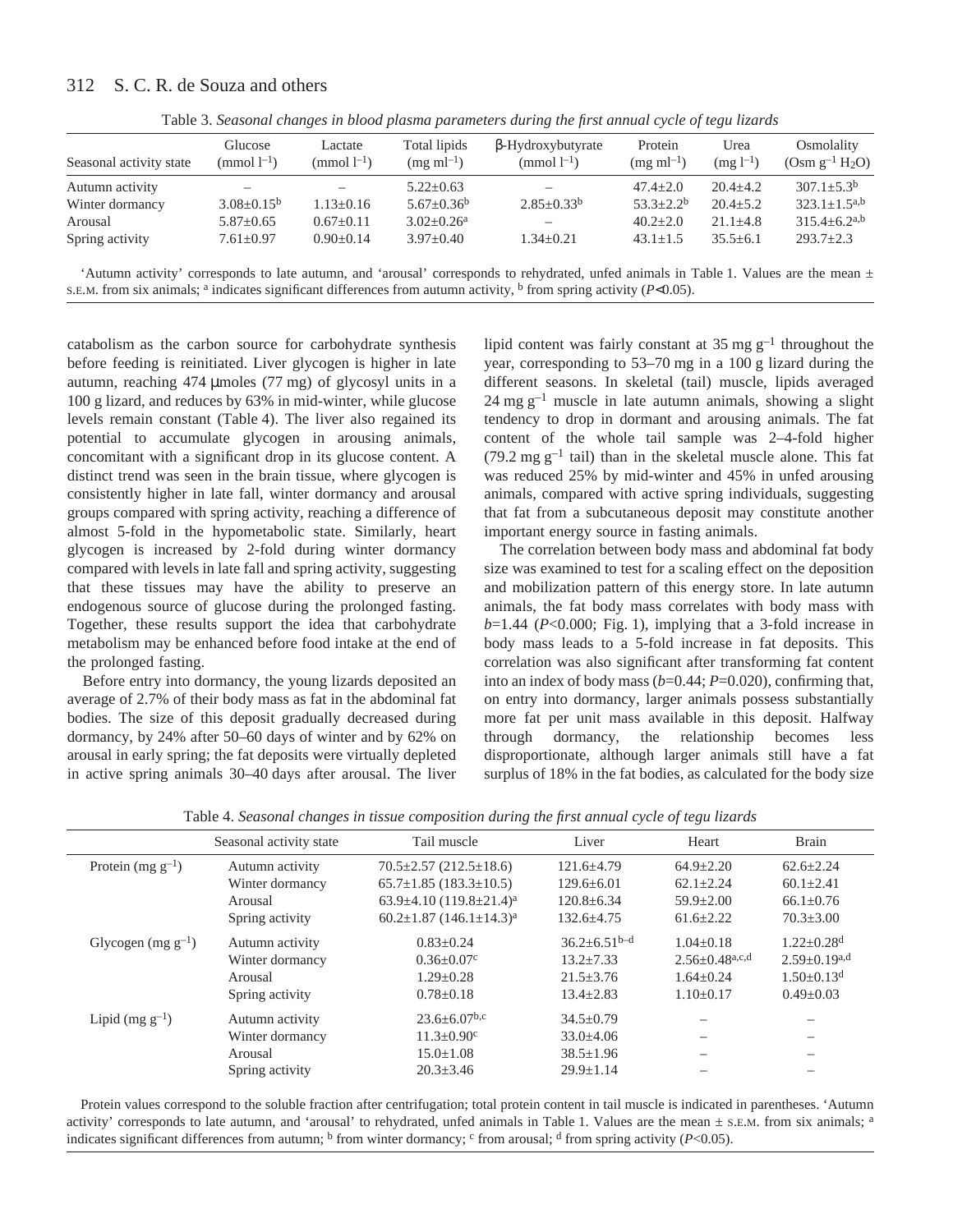# *Energy metabolism and scaling patterns in tegu lizards* 313



Fig. 1. The allometric relationship between fat body mass  $(M_{\text{fb}})$  and body mass (*M*b) of young tegu lizards (*Tupinambis merianae*) at distinct activity states during the first annual cycle. Autumn activity corresponds to late autumn, and arousal to unfed, rehydrated animals in Table 1. Linear regressions were performed on log-transformed  $M_{\text{fb}}$  (g) and  $M_{\text{b}}$  (g) as described by  $\log_{10} M_{\text{fb}} = a + b \log_{10} M_{\text{b}}$ .

range considered. The amount of fat mobilised during dormancy up to mid-winter would be approximately 16% for a small animal *versus* 35% for a large animal, and, therefore, small lizards apparently utilize fat from this deposit at lower rates than do larger ones. At the onset of arousal, however, the slope is remarkably high (*b*=3.53) and the correlation is statistically significant despite a smaller sample size in this group (*P*=0.014, *N*=6). This shift in scaling pattern implies ample differences in fat body size according to body mass in early arousal, and the correlation predicts that this deposit is virtually exhausted in the smallest individuals. The variability was very high in this group and the correlation was not significant after values were corrected for body mass (*P*>0.2). In late spring, fat bodies are largely reduced although still vary with body mass according to  $b>1$ , suggesting that the sizerelated differences observed in late autumn would continue in the active, growing animal.

### *Enzyme activities*

Maximum CS and HOAD activities in the tissues of young tegus are given in Table 5. CS activity was higher in the heart and brain, both highly oxidative tissues, and typically lower in skeletal (iliofibularis) muscle. The maximum activity was constant in brain, liver and skeletal muscle sampled during the different seasons, with a tendency to decrease in the heart during dormancy (P=0.059). HOAD activity was strongly

| uzurus uuring ine jirsi unnuur cycle |                         |                  |                                 |  |  |
|--------------------------------------|-------------------------|------------------|---------------------------------|--|--|
|                                      | Seasonal activity state | <b>CS</b>        | <b>HOAD</b>                     |  |  |
| IL muscle                            | Autumn activity         | $1.51 \pm 0.13$  | $1.36 \pm 0.10$                 |  |  |
|                                      | Winter dormancy         | $1.29 \pm 0.12$  | $0.67 \pm 0.04$ <sup>a,d</sup>  |  |  |
|                                      | Arousal                 | $1.54 + 0.17$    | $1.01 \pm 0.12$ <sup>a,d</sup>  |  |  |
|                                      | Spring activity         | $1.57 \pm 0.13$  | $1.31 \pm 0.09$                 |  |  |
| Heart                                | Autumn activity         | $29.65 \pm 4.60$ | $12.11 \pm 0.26$                |  |  |
|                                      | Winter dormancy         | $23.04 \pm 1.11$ | $7.19 \pm 0.43$ <sup>a,d</sup>  |  |  |
|                                      | Arousal                 | $28.90 \pm 1.17$ | $8.73 \pm 0.52$ <sup>a,d</sup>  |  |  |
|                                      | Spring activity         | $22.80 \pm 4.76$ | $12.57 \pm 0.63$                |  |  |
| Liver                                | Autumn activity         | $6.53 \pm 0.67$  | $6.67 \pm 0.47$                 |  |  |
|                                      | Winter dormancy         | $6.87 \pm 1.07$  | $18.95 \pm 3.10^{a,d}$          |  |  |
|                                      | Arousal                 | $5.36 \pm 0.36$  | $17.27 \pm 1.58$ <sup>a,d</sup> |  |  |
|                                      | Spring activity         | $7.82 \pm 0.78$  | $31.17 \pm 1.80^{a-c}$          |  |  |
| <b>Brain</b>                         | Autumn activity         | $16.44 \pm 1.24$ | $2.38 \pm 0.11$                 |  |  |
|                                      | Winter dormancy         | $17.40 \pm 1.37$ | $2.80 \pm 0.19$                 |  |  |
|                                      | Arousal                 | $17.80 \pm 0.58$ | $2.44 \pm 0.07$                 |  |  |
|                                      | Spring activity         | $16.93 \pm 1.16$ | $2.71 \pm 0.19$                 |  |  |
|                                      |                         |                  |                                 |  |  |

Table 5. *Enzyme activities in selected tissues of young tegu lizards during the first annual cycle*

'Autumn activity' corresponds to late autumn, and 'arousal' to unfed, rehydrated animals in Table 1. Values are the mean  $\pm$  1 s.E.M. from six animals in  $Ug^{-1}$  wet mass; <sup>a</sup> indicates significant differences from autumn activity;  $\frac{b}{c}$  from winter dormancy;  $\frac{c}{c}$  from arousal; <sup>d</sup> from spring activity (*P*<0.05). IL, iliofibularis, white portion.

affected by season in most tissues except the brain, where it was nearly constant in all groups. In heart and skeletal muscle, HOAD activity was reduced during winter dormancy and arousal compared with late autumn and spring values. In the liver, the changes were remarkable, with decreased activity in late autumn and almost 3-fold higher rates in dormant and arousing lizards, reaching nearly 5-fold in active spring animals. The pattern of change of enzyme activities calculated per tissue wet mass and per mass of soluble tissue protein was very similar, indicating that the influence of seasonal fluctuations in tissue water content and/or unspecific effects on the soluble protein content are negligible.

# **Discussion**

The present study provides evidence for an intrinsic rhythm underlying the annual activity cycle in young tegu lizards. Consistent changes were seen in newly hatched animals at different levels of structural organisation and entail a hypometabolic condition of duration and magnitude equivalent to that seen in hibernating and aestivating species (reviewed by Guppy and Withers, 1999). Furthermore, a scaling effect on the processes of energy storage and utilisation was found to be associated with winter dormancy, which may play an important role in the ensuing stages of return to activity and continued growth during the first year cycle of the tegu.

The mechanisms that trigger dormancy are still poorly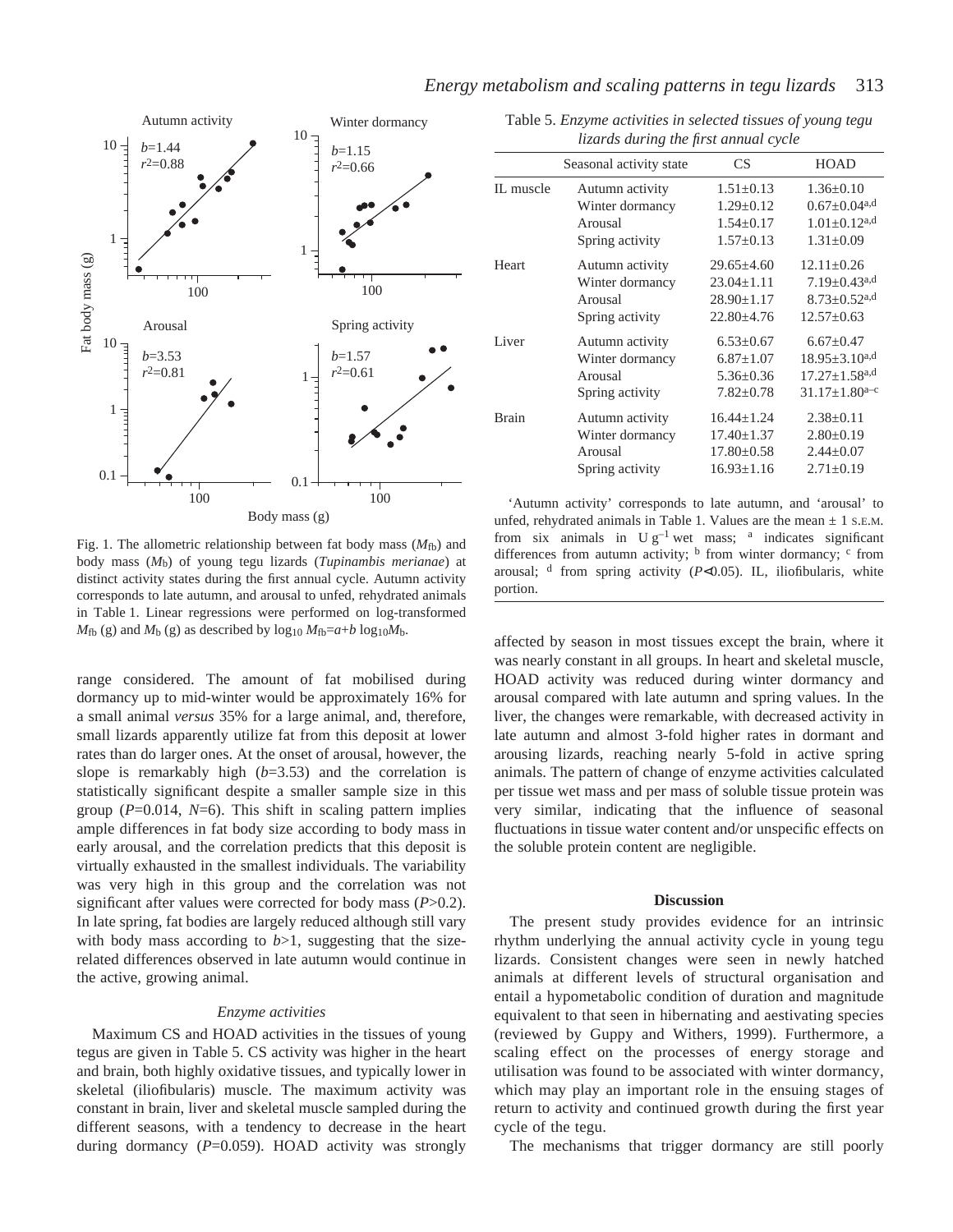understood (Guppy et al., 1994; Storey, 2002). In young tegus, they result in a stepwise depression of aerobic metabolism in . the whole animal, initially causing resting  $\dot{V}_{\text{O}_2}$  to drop by 50% from early to late autumn at 25°C, associated with anorexia and a clear departure from the normal routine. This intermediate condition extends for a few weeks until the animals remain in their artificial refuges in the mornings, spending 3–4 months inactive during the first annual cycle. During this time, metabolic rates are stable at  $\sim$ 20% of the resting value without detectable variation within the daily cycle (S. C. R. de Souza and J. E. de Carvalho, unpublished observations). The reverse change on arousal is also gradual, with a partial increase in aerobic metabolism (22–25%) occurring in aphagic animals measured 48 h after water intake, increasing further after food intake recommences a few days later.

**In mammals and birds, the interpretation of changes in**  $\dot{V}_{O_2}$ with torpor is complex mainly because of their inherent capability to generate heat and thermoregulate in normothermic conditions. The underlying mechanisms may be switched off and an ensuing large Q10 effect provides the animal with an alternative route for substantial reduction in energy expenditure that may be supplemented by lesser savings derived from metabolic depression (Guppy and Withers, 1999). In the tegu, the situation is clearly different, with the hypometabolic condition relying heavily on a temperatureindependent mechanism for energy conservation on a long-. term basis. During late autumn and winter dormancy,  $\dot{V}_{O_2}$ decreases markedly in newly hatched lizards compared with . resting  $\dot{V}_{O_2}$  in early autumn, the rates becoming nearly constant over the temperature range of 17–25°C. Accordingly, the calculated  $Q_{10}$  is low, ~1.5 during the hypometabolic condition, in marked contrast to the large  $Q_{10}$  effect (3.5) during spring activity, suggesting that the temperature sensitivity of the metabolic reactions is somehow reduced during dormancy. Thus, a torpid tegu in its refuge at 17°C would acquire total metabolic savings equivalent to a much larger drop in body temperature, to approximately 8°C. The percent depression in winter compared with resting conditions in spring decreases when calculated along the lower temperature line, reaching 55% at 17°C, in contrast to 77% at 25°C. Overall, the reduced rates of oxidative metabolism during winter dormancy apparently meet the limit for longterm survival at a very low energy cost.

The young tegus undergo a period of intense growth from hatching in early summer until autumn, body mass increasing by 5–7-fold under laboratory conditions. Thereafter, they become anorexic and their weight losses result in a progressively negative balance during winter dormancy, leading to a net weight loss of 15% until arousal in spring. Although the size range among siblings is narrow, analysis of the individual data revealed an allometric effect on the magnitude of metabolic depression during the first year cycle, with a clear trend towards higher energy conservation in the smaller lizards. Initially, the exponent relating  $\dot{V}_{O_2}$  and body mass shifts from  $b=0.75$  in early autumn individuals to  $b>1.0$ 

during the hypometabolic condition, an indication that the extent of depression is largely unproportional. The absolute rates of metabolism increase by 35%, with a 3-fold increment in body size in the early stages of depression, a difference of 18% remaining during winter dormancy when metabolic costs are reduced to their lowest and small differences become meaningful in terms of substrate savings for the duration of the . hypometabolic condition. During early arousal,  $\dot{V}_{O_2}$  rates are somewhat enhanced in the aphagic individuals, and at this step the energy expenditure per mass unity would be similar irrespective of body mass (*b*=0.94). However, a few days after feeding is reinitiated, the exponent rises remarkably to *b*=1.72, suggesting that the larger the individual the less time is necessary to accomplish the full transition from dormancy to activity. In late spring, the slope for resting  $\dot{V}_{O_2}$  returns to *b*=0.96, and this close proportion between body mass and energy expenditure may be associated with the intense growth period that follows arousal in young lizards.

Interspecific comparisons of  $V_{O_2}$  data from adult, heterothermic birds and mammals suggest a body mass influence on the extent of metabolic depression in smaller species, which undergo deep hibernation (body temperature  $\langle 10^{\circ}$ C), the negative slope for the mass-specific rates not being observed during torpor (Geiser, 1988). This shift in the scaling pattern has been ascribed to the limited capacity of smaller species to store energy as fat. A similar effect is not seen when the different categories of heterotherms are analysed as a single group, the mass exponents being indistinguishable and <1.0 (Guppy and Withers, 1999). By contrast, the  $\dot{V}_{O_2}$  changes in young tegus are the product of a complex interaction with a seasonal rhythm superimposed on the developmental process. Within the ontogenetic context of mammals and other vertebrates, the allometric exponent for whole animal metabolism varies with the stage of development, and different phases are recognised within this relationship over the life cycle (Wieser, 1984). Briefly, the exponent is close to 1.0 during the early developmental stages, the period of most rapid growth, and from then on the basal metabolic rates tend to follow the surface rule, a pattern that prevails during most of the life cycle; a crossover point of these two lines is reached after a given degree of adult body mass is attained. This suggests that the slope of  $b=0.75$  for autumn activity in the first year cycle of the tegu may not constitute a definite pattern for the relationship, being restricted to the transition from a period of intense growth during entry into dormancy when food intake declines and growth processes are halted to ensure that a suitable amount of energy is deposited mostly as fat in the body stores. In this case, larger animals with their larger fat deposits may reduce energy expenditure earlier on entry into dormancy. Roughly, starting from a mean body mass of 15 g on hatching  $(N=24)$ , the young lizards grow at the fastest rate of 1.0 g day<sup>-1</sup> during summer, growth decreasing subsequently to  $0.4~g~day^{-1}$ and to  $0.2$  g day<sup>-1</sup> during the early and late autumn months, until reaching a negative balance. After a prolonged pause in the anabolic processes during winter dormancy, the young enter another period of positive energy intake, their growth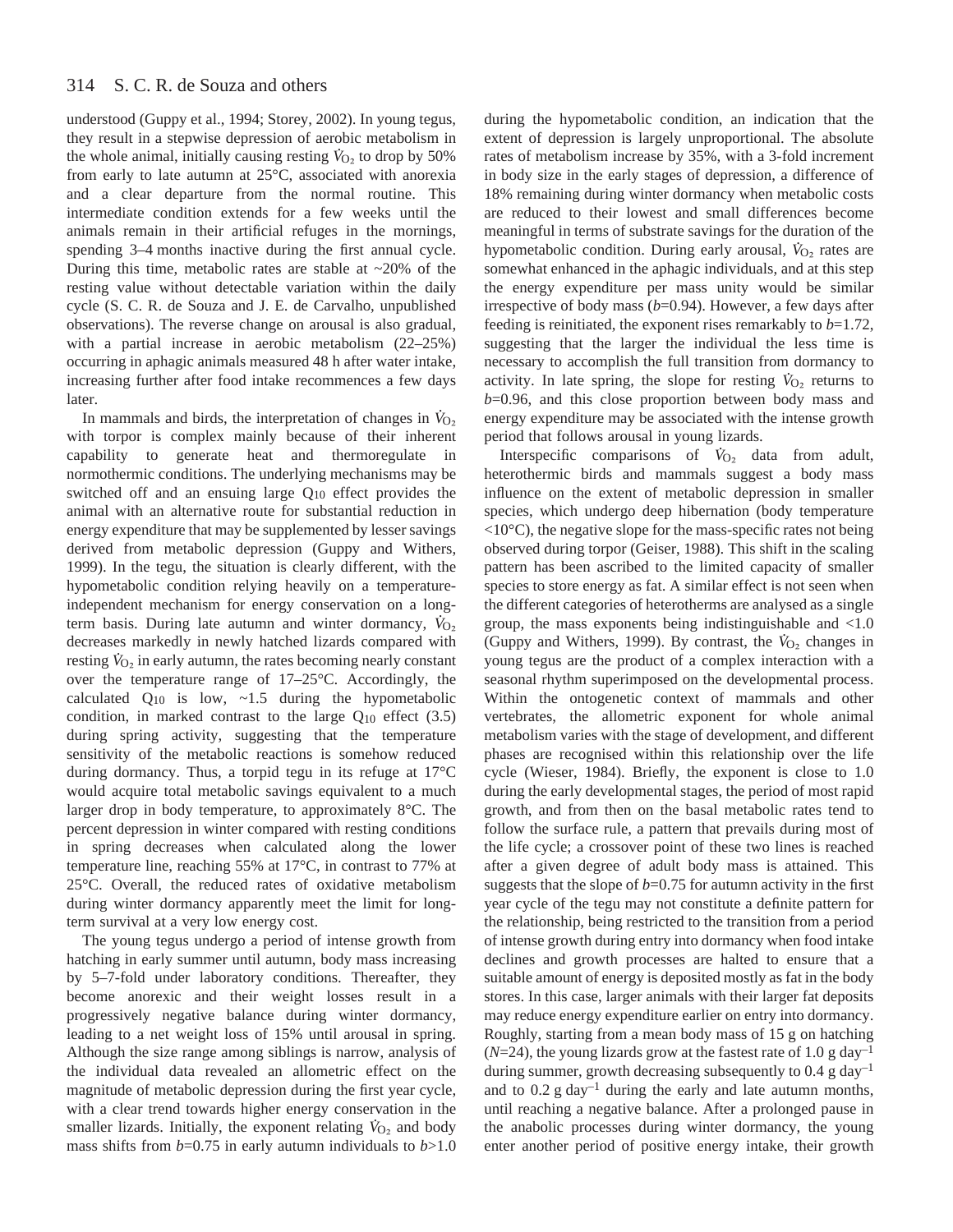rates becoming increasingly higher in spring when metabolic rates show a closer relationship with body mass. Supportive data suggesting the downregulation of endocrine mechanisms that promote somatic growth during metabolic depression were recently obtained with ground squirrels (*Spermophilus lateralis*), an effect presumably associated with the change in nutritional status during the hibernating period (Schmidt and Kelley, 2001). Thus, while the exact significance of the mass exponent for aerobic metabolism in early autumn activity remains unresolved, the significant shifts in scaling pattern, both on entry and on arousal from the hypometabolic condition, strongly suggest a body mass influence on the mechanisms of metabolic depression in young tegus.

A seasonal pattern of lipid cycling coexists with the shifts in aerobic metabolism during the first annual cycle of tegu lizards, as revealed by the consistent changes in the mass of the visceral fat bodies and in the amount of fat in the subcutaneous tail deposits. Seasonal variation was also found in the potential for fatty acid oxidation in various tissues, as shown by the remarkable changes in HOAD activity, which increases several fold from late autumn to spring activity in liver tissue, becoming reduced in skeletal and heart muscle in dormant lizards. Apparently, these effects were independent of changes in tissue water content and strongly suggest the tissuespecific regulation of HOAD expression during the annual cycle, related to the processes of fat deposition and mobilization as well as to energy spare and overall metabolic depression during dormancy. The progressive increase of liver capacity for fatty acid oxidation would limit the use of modest glycogen reserves, and this pattern, together with the constancy of CS in most tissues examined, emphasises the aerobic nature of seasonal dormancy in the tegu.

Seasonal cycles of fat deposition and mobilisation correlate with food availability in many reptiles, most lipids being stored subcutaneously and/or in visceral fat bodies (Derickson, 1976). At most, fat body lipids make up 50% of the total storage in the species examined, a variable fraction being allocated for gametogenesis and other processes in preparation for reproduction during winter and in early spring. The tegus reach reproductive maturity by their third year cycle; prior to this point, changes in lipid stores would be closely related to energy expenditure for whole body maintenance during the fasting period and for the metabolic increase seen upon arousal. The allometric patterns for the changes in  $\dot{V}_{O_2}$  and fat body mass are coherent in this context. In late autumn, the slope for the correlation between fat body mass and body mass is *b*=1.44, revealing that for a body size difference of 3–4-fold, a disproportionately larger amount of fat will accumulate in larger young individuals. By mid-winter, the shift in allometric pattern to a close correlation with body mass suggests that smaller animals drain fat from the fat body at lower rates than do larger lizards. This is in good agreement with the greater depression of aerobic metabolism seen in smaller young individuals. At the time of arousal, these fat body deposits are virtually exhausted in the smaller individuals, while substantial fat is still available in the larger tegus, causing the mass exponent to shift to *b*>1 again. Given the importance of this fat deposit, this may imply a limited capability of the smaller animals to sustain the higher rates of metabolism required to actively hunt for food and to avoid death by inanition upon return to activity. The events preparatory to dormancy in the subsequent annual cycles are probably anticipated, given that the arrest of routine activities generally occurs earlier, and usually extends further, in individuals at later stages of development (H. R. Lopes and A. S. Abe, unpublished observations).

The physiological events relating the size of the fat stores to energy intake and expenditure are becoming clearer as a consequence of studies on obesity in humans and laboratory mammals (for a review, see Ahima and Flier, 2000) and its correlates in hibernating mammals (Boyer and Barnes, 1999). The adipocyte is now established as the source of numerous peptides secreted in the plasma, such as leptin, whose levels correlate positively with total adipose mass. Leptin secretion may act as a self-regulating system to sustain both a given degree of lipid reserve and animal body mass. The action of leptin on energy expenditure is probably exerted *via* the hypothalamus through an effect on the production of thyroid hormones and by a direct effect on cellular respiration in peripheral tissues (Reidy and Weber, 2000). In hibernating mammals, the mechanisms of body mass control may involve more complex interactions of leptin with other molecules that effect a seasonal modulation of leptin sensitivity and an apparent dissociation of its anorectic and metabolic effects (Boyer et al., 1997; Klingenspor et al., 2000). A leptin-like molecule has been detected in the plasma and tissues of fish and reptiles (Johnson et al., 2000; Niewiarowski et al., 2000); while its physiological function in lower vertebrates has yet to be elucidated, these findings provide a promising scenario for the investigation of potential mechanisms linking the control of body mass and degree of adiposity to the energy expenditure during the annual cycle of young tegus.

Other sources of energy for the dormant tegu are carbohydrates in the liver and skeletal muscle. Liver glycogen in the late autumn averaged 223  $\mu$ mol g<sup>-1</sup>, accounting for 3.6% of the mass of the liver and corresponding to less than half the liver glycogen reserve in overwintering amphibians and other lower vertebrates that display varying capacities of hypoxia tolerance (Boutilier et al., 1997; Scapin and Giuseppe, 1994; Lutz and Nilsson, 1997). A rough calculation predicts that during dormancy a  $100 g$  lizard could survive for 2–3 days exclusively on liver carbohydrates for oxidative processes (assuming that 0.84 litres of  $O_2$  are required per 1 g of carbohydrate oxidized); the same calculation for fat deposited in the fat bodies provides 170 days (assuming that 2.0 litres of  $O<sub>2</sub>$  are required per 1 g of fat oxidized). This carbohydrate store was reduced to a limit of  $~60\%$  in animals sampled halfway through the inactive period. Plasma lactate remained nearly constant in relation to active animals, further suggesting that glycolytic ATP production does not play an important role in the long-term maintenance of dormant tegus, unlike the case in vertebrates in which metabolic depression is associated with oxygen deprivation. However, the small carbohydrate store in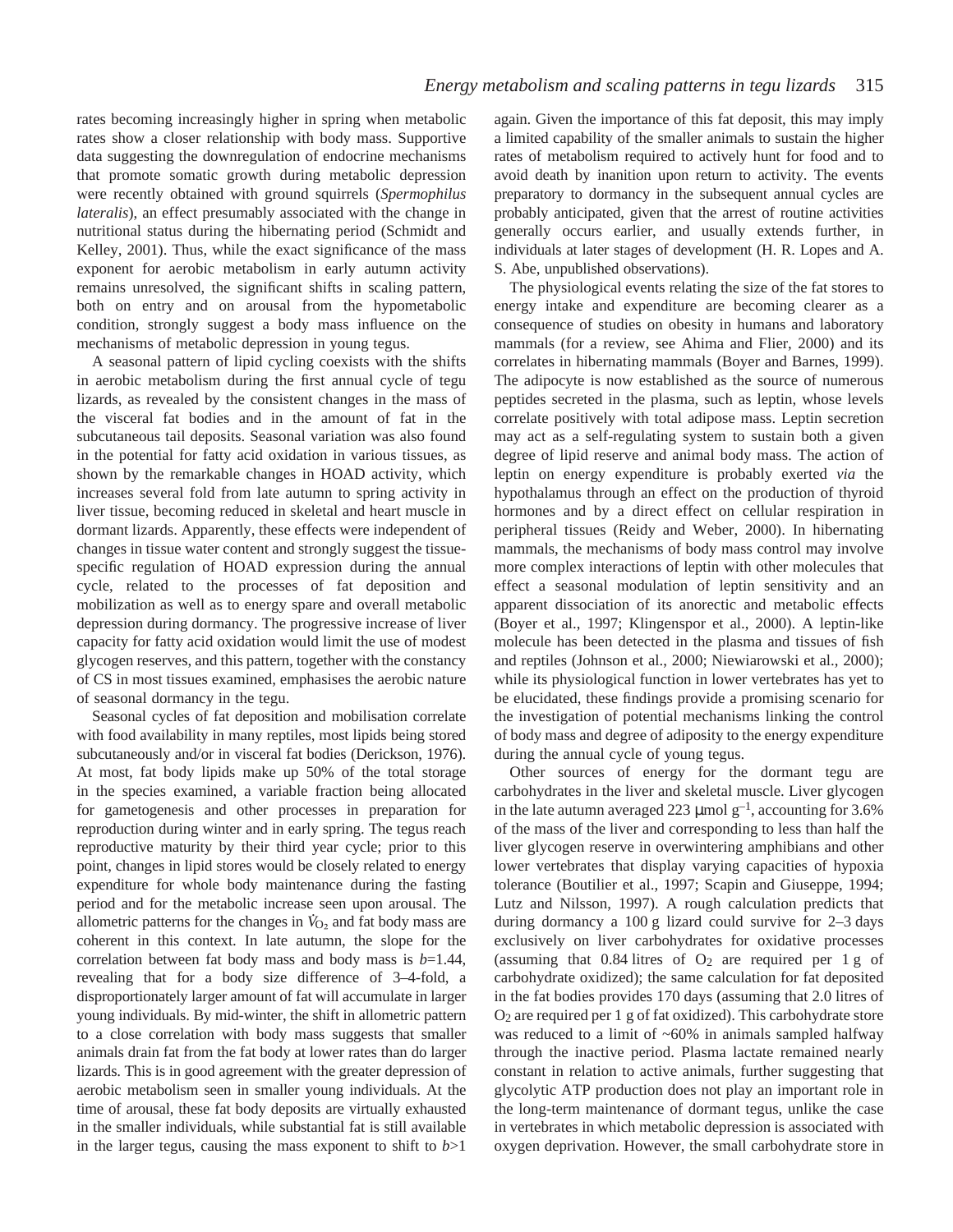the liver may be essential during the initial period of fasting, providing energy at reduced rates for glucose-dependent tissues such as the brain, renal medulla and retina (Guppy et al., 1987) until the availability of alternative substrates like ketone bodies increases in the blood. The high ratio of HOAD to CS enzyme activities in the liver tissue of dormant tegus and arousing animals suggests that the liver may be a site of ketogenesis from the incomplete oxidation of fatty acids (Stuart and Ballantyne, 1997), accounting for the increase in β-hydroxybutyrate in the circulating plasma in dormant tegus. Given the reduced glucose supply, this metabolite may become a supplementary energy source for specific tissues in the tegu; in agreement, our recent findings have revealed increased enzyme activity related to the oxidation of ketone bodies in the brain of dormant tegus (J. E. de Carvalho, M. S. C. Bianconcini and S. C. R. de Souza, unpublished results).

The energy supply for such tissues, which typically show a preference for carbohydrate as an energy substrate, may be even more challenged in young tegus during emergence from the hypometabolic condition, when they must rely on reduced body stores to increase metabolic rate and succeed in the search for food. Despite the low levels of glucose in the circulating plasma, glycogen content is increased several fold in the brain and in the heart of dormant lizards compared with spring active individuals and may constitute a readily available source of glucose for these high-priority tissues at the onset of arousal. Notably, brain glycogen levels reached 2.6 mg  $g^{-1}$ (16 µmol glycosyl units  $g^{-1}$ ) in dormant lizards, a high content typically found in the brain of anoxia-tolerant species as crucian carp, goldfish and freshwater turtles (Lutz and Nilsson, 1994). The delivery rate of glucose to the brain is presumably lower during metabolic depression, and glycogen deposition in this condition may be facilitated by a sustained potential of synthesis and reduced rates of carbohydrate usage. At the onset of arousal  $(2-4 \text{ days})$ , brain glycogen decreased by  $42\%$ concomitant with a significant increase in blood glucose and skeletal muscle glycogen, suggesting that another source of glucose is made available for the tissues before feeding is reinitiated.

The substantial reduction in tail muscle total protein in arousing tegus (50%) is consistent with the general idea that amino acids from protein breakdown play an important role as precursors for glucose synthesis at the end of a prolonged fasting period, in addition to glycerol from fatty acid oxidation (Moon, 1988). Protein is also an important source of energy for both large and small hibernating mammals (Cherel et al., 1995; Tinker et al., 1998), and an adequate balance of fat and protein use is apparently part of a common repertory in several spontaneous fasters, the control of which is poorly known (Robin et al., 1998; Mellish and Iverson, 2001). The degree of protein catabolism correlates with the size of the initial fat reserves in the species examined; the young tegus, with their small size and limited capacity to store fat, may derive more energy from protein during the fasting period, and particularly on arousal, than at later stages of development. The high cumulative protein loss from skeletal white muscle in the young may nevertheless compromise locomotion and hunting capabilities upon return to activity. In hibernating bears, net protein loss varies from 4% to 10% in two muscle types heavily used for locomotion, with no significant muscle atrophy and only modest changes in fibre type composition (Tinker et al., 1998); similarly, the seasonal fast in hedgehogs entails a loss in total body protein of  $~10\%$ , irrespective of the duration of hypothermia (Cherel et al., 1995). Thus, the comparatively high loss of protein from the tail muscle of arousing tegus strengthens the importance of this substrate as an energy source during the fasting period of the first year cycle and implies a differential rate of proteolysis in distinct muscle types, preventing the impairment of functions like locomotion and lung ventilation.

Our results suggest a downregulatory mechanism that acts on the energy metabolism of tegu lizards, in which body size apparently sets a limit to substrate storage capacity in the small young and thus to their ability to survive during the prolonged fast soon after hatching. In mammals, the standard rates of metabolism are due mostly to mitochondrial respiration, of which  $\sim80\%$  is coupled to ATP synthesis and  $\sim20\%$  is used to compensate a proton leak across the inner membrane that bypasses ATP production (Rolfe and Brown, 1997). A similar composition apparently occurs in ectotherms (Hulbert and Else, 1981; Brand et al., 1991). A regulatory effect on the rate of ATP synthesis has been shown during the hypometabolic condition by altering substrate supply to metabolic pathways (Storey, 1997) and by influencing other molecular mechanisms that define the rates of ATP production by the mitochondrial inner membrane (Martin et al., 1999; St-Pierre et al., 2000). The ATP demand for protein synthesis, ion pumping and other energy-consuming processes is reduced in several hibernators and facultative anaerobes, as discussed in the reviews by Guppy et al. (1994) and by Boyer and Barnes (1999).

Attempts have been made to quantify the degree of metabolic change in individual tissues of a few species, although no general trend is apparent (Flanigan et al., 1991; Land et al., 1993; Fuery et al., 1998). In the tegu, the ventilatory pattern becomes episodic during dormancy, with intervals lasting up to 26 min at  $17^{\circ}$ C; even so, the relative cost of the work of breathing would account for an estimated 50% of total metabolic rate (Andrade and Abe, 2000). This high energy cost implies that the downregulation of cellular mechanisms is largely unproportional in different tissues and even among different muscle types in the tegu, involving tissue-specific modulation of substrate flux through the metabolic pathways. Given that the skeletal muscle mass constitutes a high percentage of the vertebrate body, a substantial reduction of the total energy cost may result from the pronounced decrease of enzyme activities related to substrate flux in the glycolytic pathway in this tissue, as recently observed in dormant tegus (J. E. de Carvalho, M. S. C. Bianconcini and S. C. R. de Souza, unpublished results). In hypoxic hibernating frogs, there is a reduction of 50% in proton leak in skeletal muscle as a consequence of a reduced electron flux through the mitochondrial membrane (St-Pierre et al.,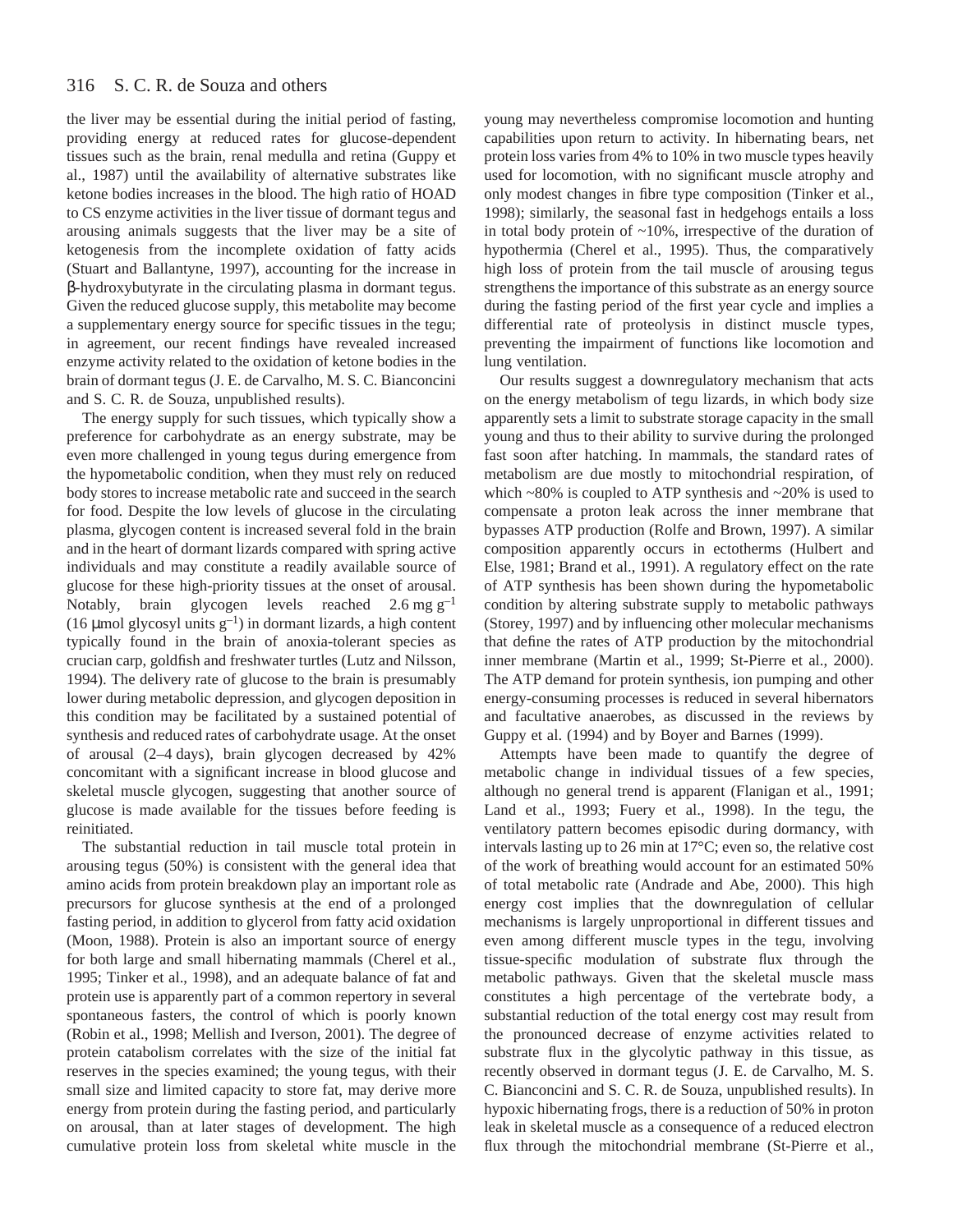2000); no change, however, is detectable in normoxic frogs. While a role played by uncoupling proteins on the regulatory change of proton leak rate remains controversial, much interest has emerged regarding the paradoxical findings of an increased expression of these proteins during induced starvation and its association with fat metabolism (for a review, see Duloo and Samec, 2000; Boss et al., 2000). The proteins may be involved in the regulation of lipid use as an energy fuel and in the control of body mass, with a more pronounced effect in the predominantly fast glycolytic white muscles, associated with their greater capacity to alternate between glucose and lipids as substrates. Thus, the size of the adipose tissue mass may affect both the degree of energy expenditure and substrate preference of the large skeletal muscle mass in animals that spontaneously undergo fasting periods during their annual cycle.

To our knowledge, a scaling influence on the magnitude of metabolic depression has not yet been the subject of investigation at the cellular level, and therefore the regulatory mechanisms involved are even less clear. In a phylogenetic context, many cellular processes are known to be allometrically related to body mass in the same way as is standard metabolism (Else and Hulbert, 1985; Porter et al., 1996). Hulbert and Else (2000) propose that a possible unifying factor in this arrangement may be the amount and lipid composition of the cell membranes. Besides the body mass effect, these authors consider that such factors are also under the influence of ontogenetic changes, dietary manipulation and stress conditions, with the ensuing effects being exerted on the activities of membrane-bound proteins, such as sodium pumps and mitochondrial uncoupling proteins. Thus, the potential for a regulatory effect on a variety of energy-demanding processes would endow the cell membranes with the capacity to influence energy expenditure during metabolic depression as well, as shown in a study with aestivating snails (Stuart et al., 1998). According to this idea, a change in cell membrane structure and function would modify the cost of living while maintaining the same factorial proportion to body size. Given the results obtained with the tegu, however, it is tempting to speculate that the disproportionate mass of adipose tissue in young individuals may transmit a signal of distinct amplitude to the tissues in which energy is consumed, thus promoting a deviation in allometric pattern concomitant with the depressing effect.

In conclusion, the present study contributes to our understanding of the mechanisms underlying metabolic depression associated with spontaneous fasting in terrestrial reptiles and provides perspective on the means by which seasonal events are conciliated with growth and developmental changes during the early stages of the tegu lizard's life cycle. The results obtained should aid in elucidating potential mechanisms by which the balance between body mass and energy expenditure may be modulated, favouring a close relationship with the size of available substrate stores in a state that allows no energy intake and demands reduced expenditure.

This study was financed by a research grant from the State Foundation for Research Support of São Paulo (FAPESP) to S. C. R. de Souza. J. E. de Carvalho received scholarships from the Federal Council of Research Support (PIBIC-CNPq) and FAPESP.

### **References**

- **Abe, A. S.** (1995). Estivation in South American amphibians and reptiles. *Braz. J. Med. Biol. Res.* **28**, 1241-1247.
- **Ahima, R. S. and Flier, J. S.** (2000). *Leptin. Annu. Rev. Physiol.* **62**, 413- 437.
- **Andrade, D. V. and Abe, A. S.** (2000). Gas exchange and ventilation during dormancy in the tegu lizard *Tupinambis merianae*. *J. Exp. Biol.* **202**, 3677- 3685.
- **Avila-Pires, T. C.** (1995). *Lizards of Brazilian Amazonia (Reptilia: Squamata)*. Leiden: Zoologische Verhandelingen.
- **Bergmeyer, H. U.** (1984). *Methods of Enzymatic Analysis*. Wheinheim: Verlag Chemic.
- **Bicudo, J. E. P. W.** (1996). Physiological correlates of daily torpor in hummingbirds. In *Animals and Temperature. Phenotypic and Evolutionary Adaptation* (ed. I. A. Johnston and A. F. Bennett), pp. 293-311. Cambridge: Cambridge University Press.
- **Boss, O., Hagen, T. and Lowell, B. B.** (2000). Uncoupling proteins 2 and 3. Potential regulators of mitochondrial energy metabolism. *Diabetes* **49**, 143- 155.
- **Boutilier, R. G., Donohoe, P. H., Tattersall, G. J. and West, T. G.** (1997). Hypometabolic homeostasis in overwintering aquatic amphibians. *J. Exp. Biol.* **200**, 387-400.
- **Boyer, B. B., Ormseth, O. A., Buck, L., Nicolson, M., Pelleymounter, M. A. and Barnes, B. M.** (1997). Leptin prevents posthibernation weight expenditure in arctic ground squirrels. *Comp. Biochem. Physiol. C* **118**, 405- 412.
- **Boyer, B. B. and Barnes, B. M.** (1999). Molecular and metabolic aspects of mammalian hibernation. *Bioscience* **49**, 713-724.
- **Brand, M. D., Couture, P., Else, P. L., Withers, K. W. and Hulbert, A. J.** (1991). Evolution of energy metabolism. *Biochem. J.* **275**, 81-86.
- **Cherel, Y., El Omari, B., Le Maho, Y. and Saboureau, M.** (1995). Protein and lipid utilization during fasting with shallow and deep hypothermia in the European hedgehog (*Erinaceus europaeus*). *J. Comp. Physiol. B* **164**, 653-658.
- **Derickson, W. K.** (1976). Lipid storage and utilization in reptiles. *Am. Zool.* **16**, 711-723.
- **Duloo, A. G. and Samec, S.** (2000). Uncoupling proteins: do they have a role in body weight regulation? *News Physiol. Sci.* **15**, 313-318.
- **Else, P. L. and Hulbert, A. J.** (1985). An allometric comparison of the mitochondria of mammalian and reptilian tissues: The implications for the evolution of endothermy. *J. Comp. Physiol. B* **156**, 3-11.
- **Flanigan, J. E., Withers, P. C. and Guppy, M.** (1991). *In vitro* metabolic depression of tissues from the aestivating frog *Neobatrachus pelobatoides*. *J. Exp. Biol.* **161**, 273-283.
- **Foà, A., Monteforti, G., Minutini, L., Innocenti, A., Quaglieri, C. and Flamini M.** (1994). Seasonal changes of locomotor activity patterns in ruin lizards *Podarcis sicula*. I- Endogenous control by the circadian system. *Behav. Ecol. Sociobiol.* **34**, 207-214.
- Folk, J., Lees, M. and Stanley, G. H. S. (1957). A simple method for the isolation and purification of total lipids from animal tissues. *J. Biol. Chem.* **226**, 497-509.
- **Fuery, C. J., Withers, P. C., Hobbs, A. A. and Guppy, M.** (1998). The role of protein synthesis during metabolic depression in the Australian desert frog *Neobatrachus centralis*. *Comp. Biochem. Physiol. A* **119**, 469-476.
- **Geiser, F.** (1988). Reduction of metabolism during hibernation and daily torpor in mammals and birds: temperature effect or physiological inhibition? *J. Comp. Physiol. B* **158**, 25-37.
- **Guppy, M. and Withers, P.** (1999). Metabolic depression in animals: physiological perspectives and biochemical generalizations. *Biol. Rev.* **74**, 1-40.
- **Guppy, M., Fuery, C. J. and Flanigan, J. E.** (1994). Biochemical principles of metabolic depression. *Comp. Biochem. Physiol. B* **109**, 175-189.
- **Guppy, M., Bradshaw, S. D., Fergusson, B., Hansen, I. A. and Atwood C.** (1987). Metabolism in lizards: low lactate turnover and advantages of heterothermy. *Am. J. Physiol.* **253**, R77-R82.